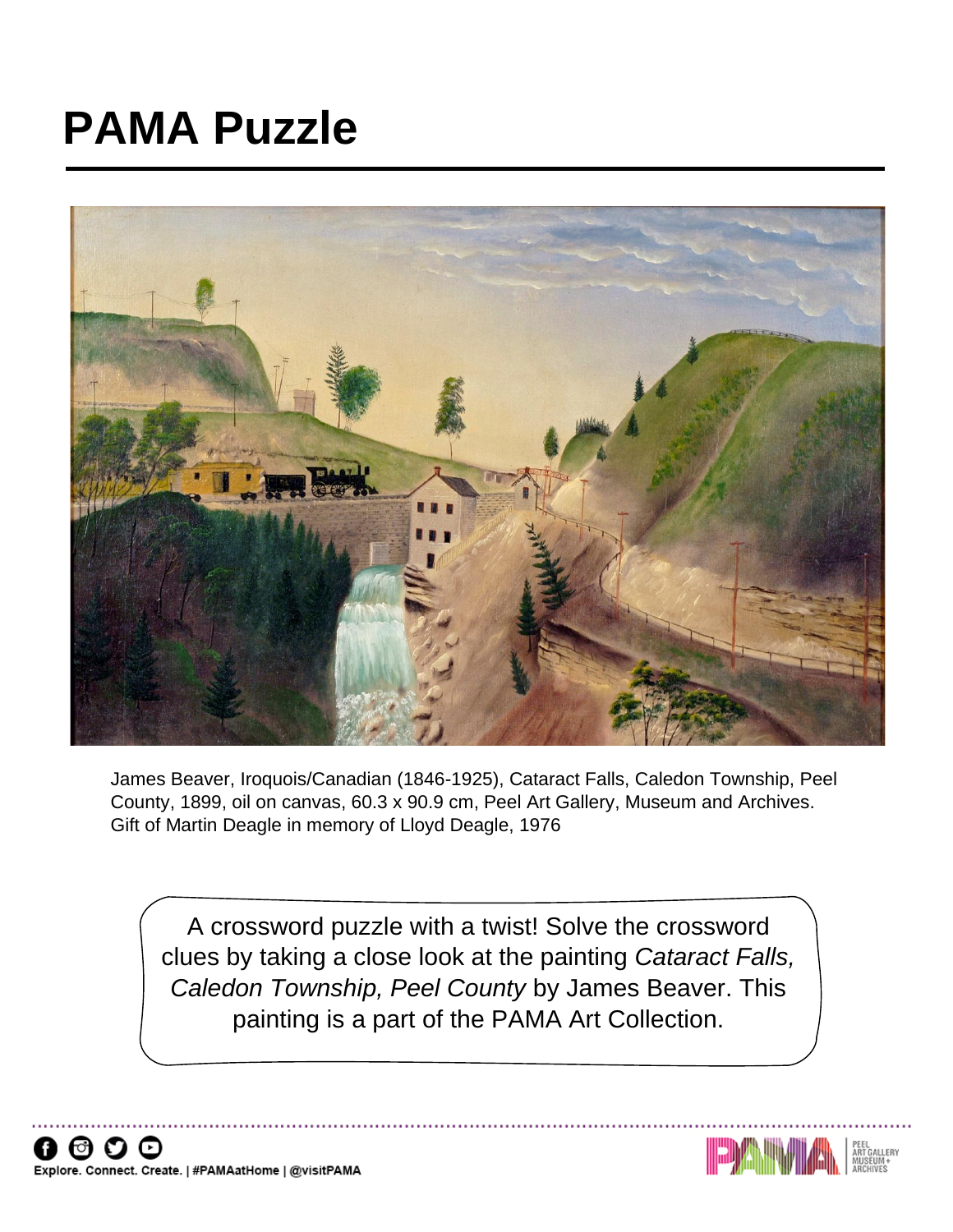

## **Across:**

- 5. These landmarks rise in the background
- 8. What the painting was made on
- 10. River crossing (painted in the background)
- 11. The Provincial Park you can find these falls in (4 words)
- 13. The name of the falls
- 15. The depiction of natural scenery, like the genre of this painting
- 16. Where the steam is escaping from
- 

## **Down:**

- 1. The county depicted in the painting
- 2. What the area is used for nowadays
- 3. Found scattered throughout the painting
- 4. The medium (2 words)
- 6. The city depicted in the painting
- 7. Road safety feature in the painting
- 8. Found in the sky
- 9. The artist's name (2 words)
- 12. The type of vehicle spotted in the painting
- 14. Body of water at the bottom of the falls